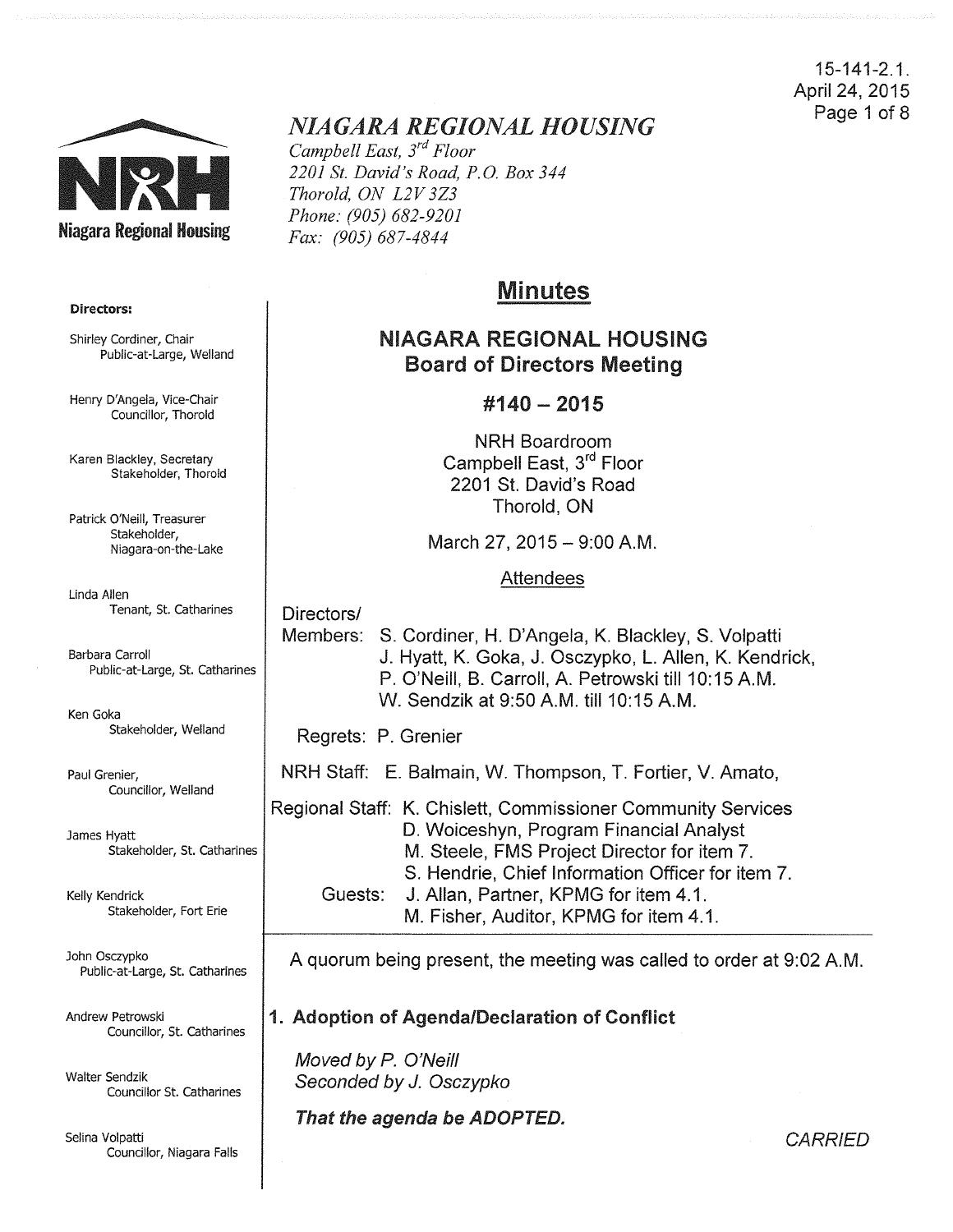J. Osczypko, K. Blackley and K. Goka declared a conflict with item 4.2., IAH-E RFP.

## 2. Approval of Minutes

2.1. Minutes of the February 27, 2015 Meeting

Moved by *K.* Goka Seconded by *P.* O'Neill

That the minutes of the February 27, 2015 meeting be ADOPTED.

2.2. Business Arising

**CARRIED** 

There was no business arising.

## 3. Closed Session - not required

## 4. Staff Reports

4.1. Draft 2014 Audited Financial Statements- 15-140-4.1.

J. Allan, KPMG auditor, presented the 2014 Financial Statements and answered questions.

There was no Management Letter; it was a clean audit.

- 1. Page 11 Debentures- Question: why Debentures for capital program had a range of interest rates as opposed to a single rate. J. Allan advised that NRH, being transferred with no capital reserves, has a capital deficit; this is normal financing for landlords.
- 2. Page 5 Utilities Question: why budgeted amount for utilities was much higher than actual amount. D. Woiceshyn advised that over the past few years NRH has proactively installed energy efficient repairs to buildings; additionally, NRH was not hit with the gas hike as they are using the HSC gas program that controlled pricing over a longer period.

NRH has just signed a five year contract with HSC that will protect NRH from the volatility of the market by keeping the gas prices level (avoiding increases and fluctuations) and will enable better projections and budgeting.

- 3. Page 5 Housing Provider (Subsidy Federal Programs) Director funding was provided by Federal Government specifically for Housing, shouldn't any surplus from such funds stay with housing for future social housing needs rather than going into regional reserves for other purposes.
- 4. NRH experienced an increase in Capital base.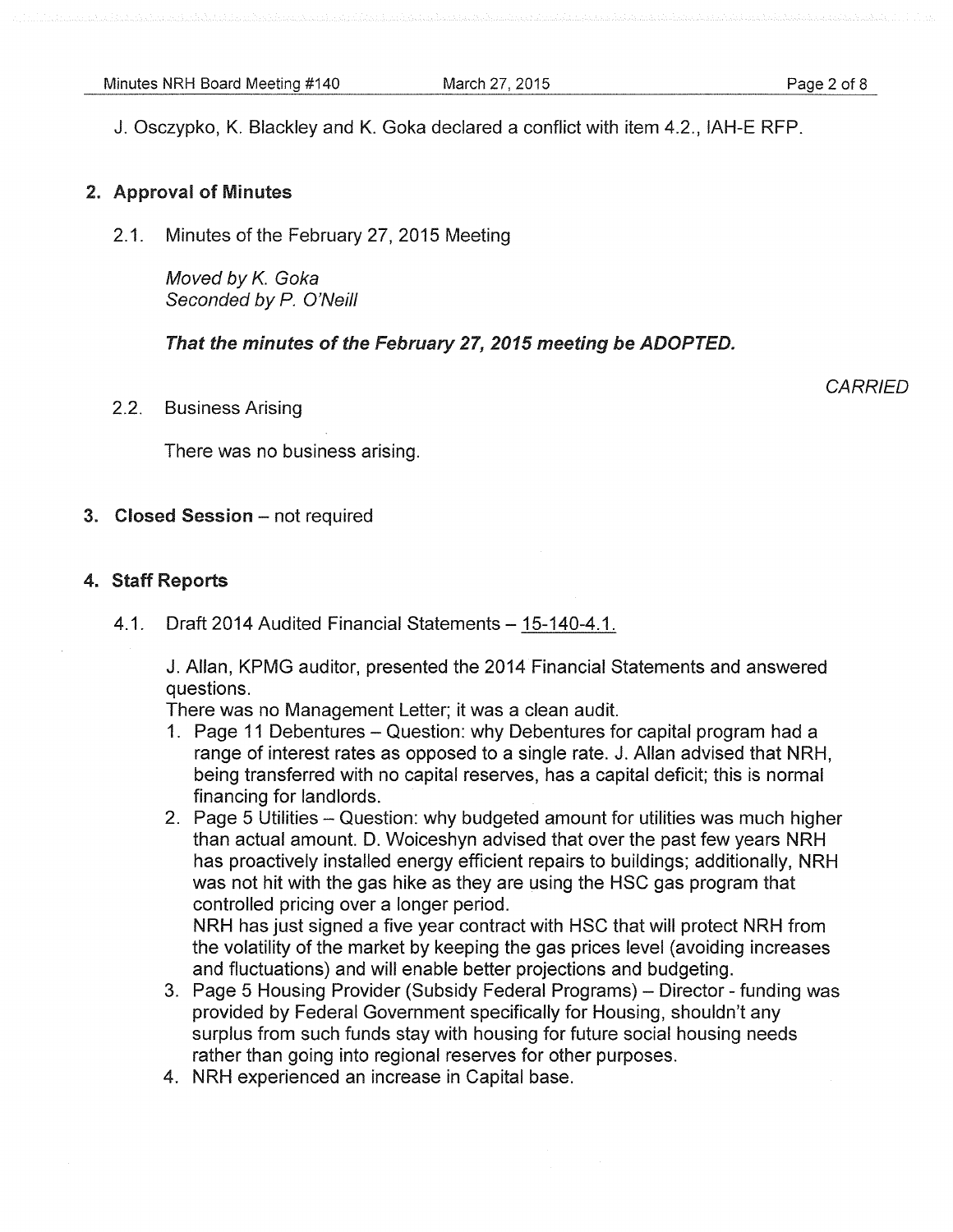Minutes NRH Board Meeting #140 March 27, 2015 March 27, 2015

Moved by A. Petrowski Seconded by B. Carroll

That Niagara Regional Housing Board of Directors APPROVES the 2014 Audited Financial Statements and forwards them to the Annual General Meeting.

**CARRIED** 

- 4.2. Investing in Affordable Housing for Ontario 2014 Extension (IAH-E) Request for Proposal (RFP) and Establishment of a Development Committee -Report 15-140-4.2.
- J. Osczypko, K. Blackley and K. Goka declared a conflict as potential proponents.

The terms of reference for the Development Committee IAH-E were amended as follows:

Committee Membership- Minimum of 3 NRH Directors (delete Maximum#) Chair and Vice Chair of the Committee- first sentence to read: Chair and Vice Chair of the committee shall be selected by the committee at the first meeting.

Moved by *K.* Blackley Seconded by L. Allen

That the Niagara Regional Housing Board of Directors;

- 1. APPROVES the Terms of Reference- Development Committee IAH-E as amended; and,
- 2. APPROVES the Appointment of a minimum of three (3) NRH Directors to the Development Committee.

**CARRIED** 

H. D'Angela, S. Volpatti, L. Allen, B. Carroll, K. Kendrick, J. Hyatt and A. Petrowski volunteered to sit on the committee. It was understood this committee will require an intensive meeting schedule during the RFP review phase(s). All 7 interested Directors will be invited to attend an April meeting, staff will make every effort to accommodate all interested directors when setting the April meeting date; however, Councillors may have to withdraw their name(s) from the Development Committee if meetings required to meet deadlines pose too great a conflict with their schedule.

4.3. Cordage Green Concept and Request for Funding- Report 15-140-4.3.

Directors discuss the report; this project is unlikely to reduce the centralized waitlist, the Board believes that Life Lease projects fall outside of the NRH mandate and are not a good fit within the IAH-E guidelines.

Moved by S. Volpatti Seconded by B. Carroll

That the Niagara Regional Housing Board of Directors APPROVES the recommendation not to fund Cordage Green. The CARRIED CARRIED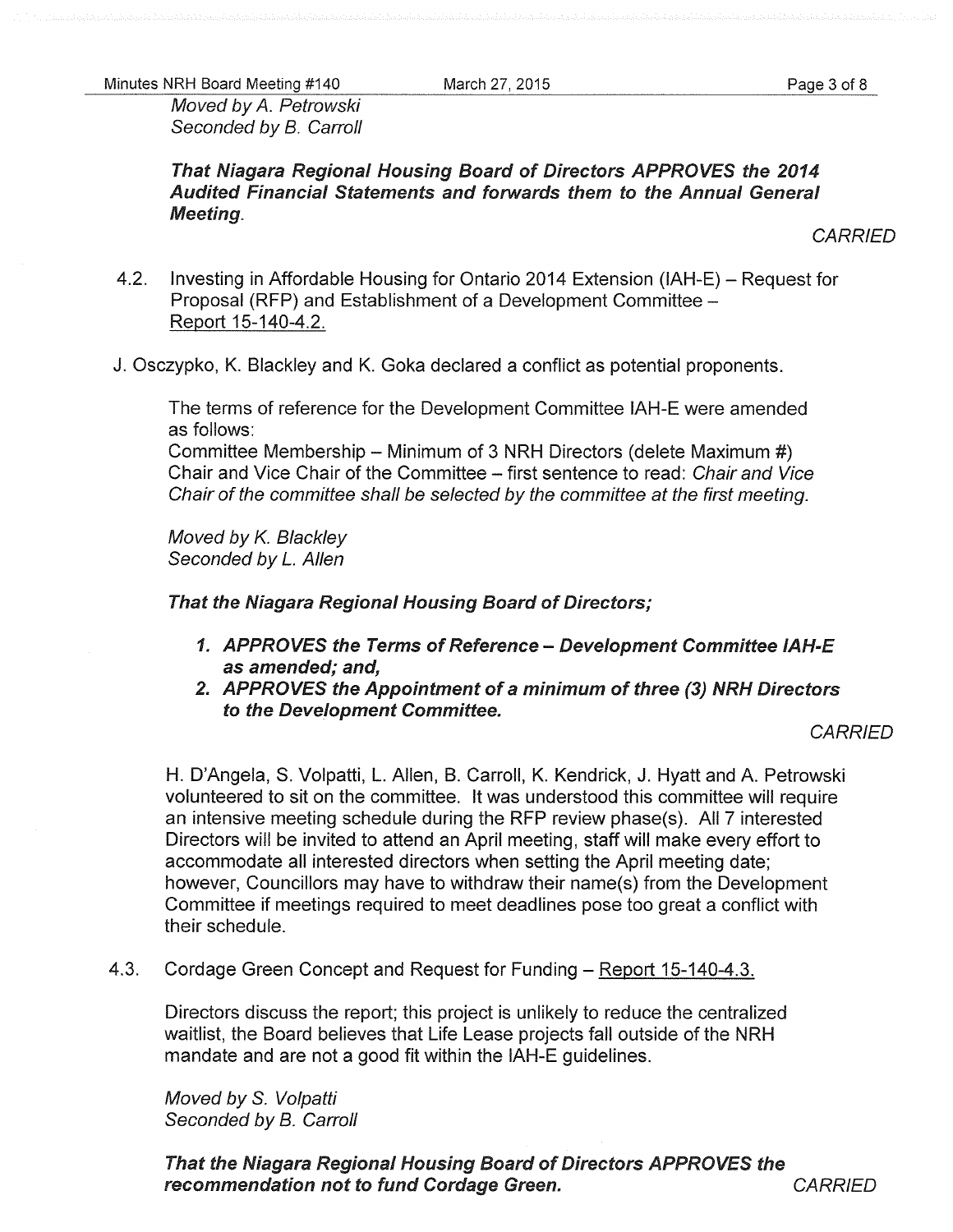#### 5. New Business

There was no new business.

## 6. General Manager's Report

6.1. Financial Statements

Monthly financial statements for March 2015 will be available for the April meeting.

6.2. 2015 Operating Budget

The General Manager advised that NRH received written confirmation that the 2015 base levy operating budget estimates relating to NRH were approved by Council.

6.3. Housing Services Corporation (HSC) Programs

At the last PHSSC meeting information was requested regarding cost effectiveness of Housing Services Corporation (HSC) Gas and Insurance programs. Affordable Housing Providers are mandated to purchase Gas and Insurance through HSC or pay an opt-out fee. Providers require ministerial consent for a full exemption from the gas program.

W. Sendzik joined the meeting at 9:50 A.M.

### insurance

Staff advised that a few years ago HSC guidelines had been expanded to allow social housing providers to purchase insurance from either the HSC plan or Frank Cowan Insurance. A further expansion now permits social housing providers to purchase insurance from any insurance company under the following rules: the alternate coverage is equal to or better than what is offered by HSC; the quoted rates are less than the quoted HSC fees; and that a 2.5% administration fee payable to HSC is included in the overall quote. Cooperatives also have the option to secure insurance through the Co-operators (this option does not include an additional administrative fee). For the past few years NRH has purchased insurance from Frank Cowan Insurance through the Region process; it has cost less than HSC insurance even with the 'opt-out' administrative fee included.

HSC's was created at the time of devolution of housing assets from the province to municipalities with a mandate to protect affordable housing assets across the province. One way HSC accomplishes that is by offering a comprehensive insurance program that does not deny any social housing provider insurance.

There is a definite difference between regular insurance companies and HSC insurance. Unlike everyday landlords, affordable housing providers often deal with complex needs of their tenants/members who may require supports to work through difficult situations. Many Social Housing providers cannot secure insurance through the open insurance market due to prior claims as a result of tenant behaviour  $(increased$  fires, damages, etc... $).$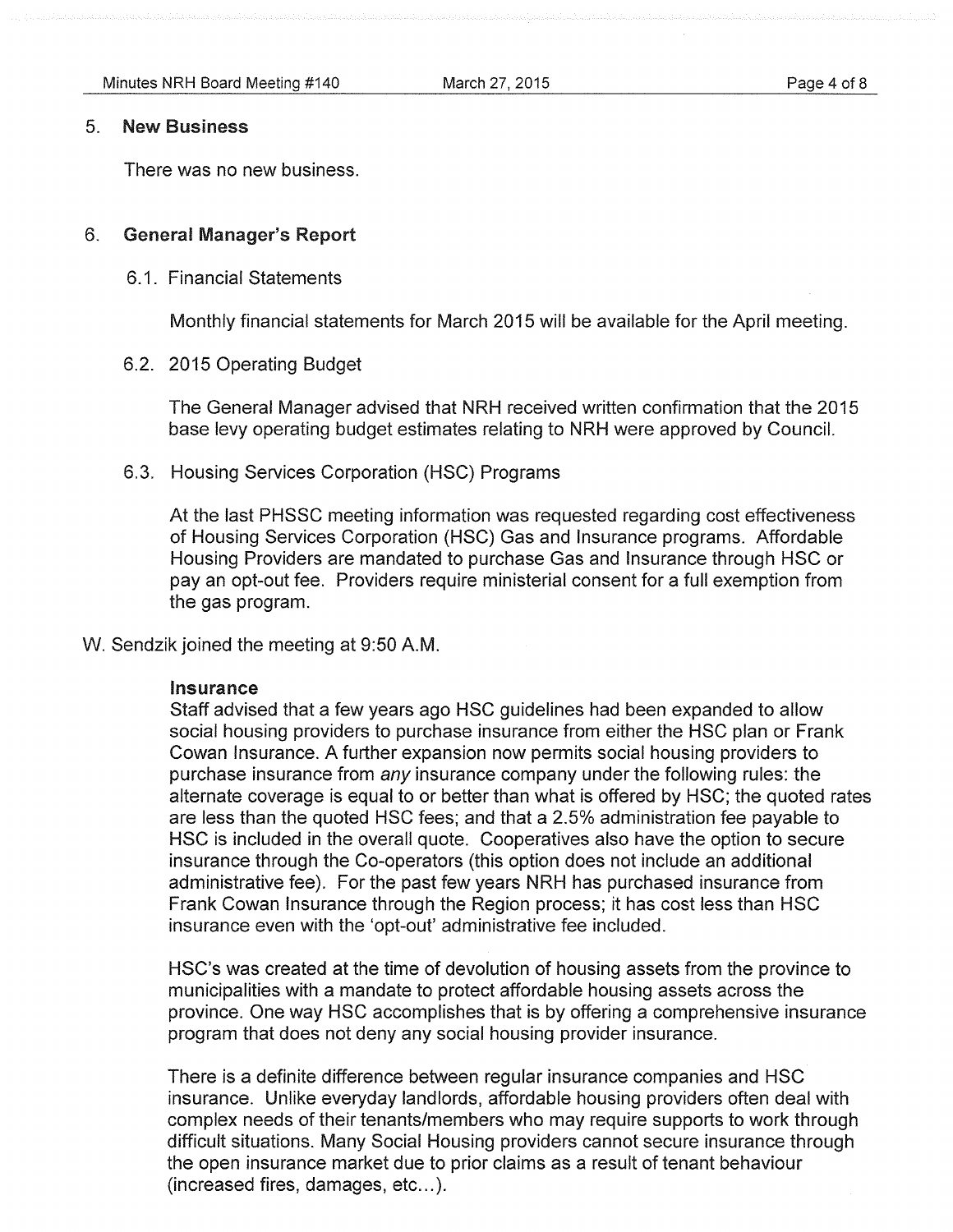There is a video clip on the HSC website about a fire that happened in Kingston in 2013 and the additional service provided to displaced tenants, Kingston Housing was insured by HSC. Tenants were displaced after the fire while the re-build occurred. Many tenants had private tenant insurance that maxed-out. When that happened HSC stepped in and provided the support for tenants still waiting to return to their apartment.

Additionally, the Landlord and Tenant Board has higher expectations of social housing providers (especially Local Housing Corporations like NRH) to work with troublesome "hard to serve tenants". NRH must show they have "gone above and beyond" to prevent eviction and accommodate tenant disabilities and special needs before an eviction is granted. The Community Resource Unit staff provides that additional support to tenants through an eviction prevention process. It was suggested that this be a topic for a presentation to the Board.

Action by: W. Thompson

Housing Providers have found insurance rates vary from year to year, one provider advised that last year Cowan offered their program better rates this year the same provider secured a better rate with HSC.

#### Gas

Rates do fluctuate, sometimes HSC gas rates are higher, other times, lower than the best open market rate. HSC Gas rates are not lower than the best rates. On the whole NRH has saved with HSC gas rates. Budgeting is easier, as well as, the ability to determine the extent of savings generated from an energy efficient capital upgrade.

One of the Housing Providers present shared that they ended up with a \$6,000 rebate from the HSC gas program.

The General Manager to respond to request for information.

Action by: E. Balmain

## 6.4. NRH Job Rates

The General Manager advised that she is reviewing NRH job rates with Human Resources, a report will be coming to the Board in April.

## 6.5. NRH Under Review

The General Manager advised that the Region has now engaged NRH in three large projects simultaneously:

1. EFMS: new financial system being designed at the Region. NRH is expected to integrate into the new system.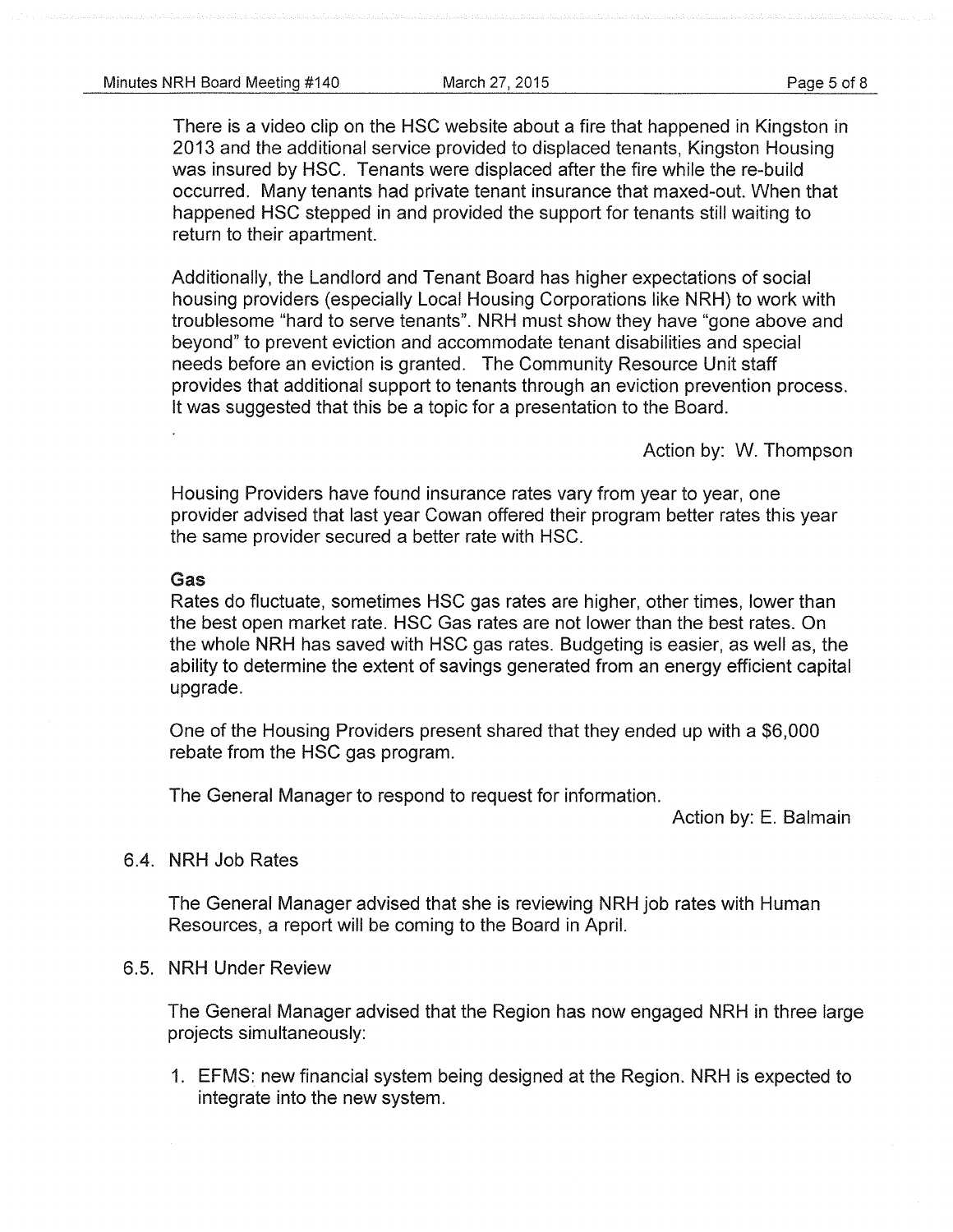- 2. Value for Money Audit: will include Broadoak and now Fitch St. capital projects. The inclusion of Fitch Street is important because the comparison will illustrate that lessons learned in the Broadoak project were implemented in the Fitch Street project.
- 3. Alternate Service Delivery Review: Alternative Service Delivery (ASD) looks at alternative ways to obtain critical infrastructure assets or deliver services other than the traditional method of building, owning, and operating assets and or services.

Any one of the projects would be a drain on staff time; but all three at once will be a significant draw on managers thus reducing time to deal with NRH core business and service delivery.

The ASD review is particularly disheartening, since NRH has undergone two comprehensive efficiency reviews since devolution. The most recent lasted more than 18 months and ended in mid-2011.

Coming from another Service Manager area, the General Manager stated that she always considered NRH as one of the top 5 Service Managers in the Province and an innovative leader in the delivery of social housing. It is disappointing to think that the same high regard for NRH is not shared locally. The General Manager is concerned about how the additional scrutiny and sense of doubt coming from Council is negatively impacting NRH staff morale.

- A. Petrowski and W. Sendzik left the meeting at 10:15 A.M.
- *7.* Presentation Enhanced Financial Management System (EFMS)

M. Steele and S. Hendrie presented a slideshow on EFMS (Enhanced Financial Management System), which is a financial and procurement system intended to improve internal controls and standardize reporting in Region business where possible.

The program, in the making since 2011, requires a capital investment of \$12.9M, and is expected to pay for itself in savings over the first 10 years after implementation.

Directors wanted to know how this is expected to benefit NRH, how will NRH know how much the new program is saving NRH? Will this be seen in a reduction in charge-backs for financial services? What specifically is the issue, is NRH not being efficient? Or is NRH doing well and the case is simply that the information needs to be bridged to the new system. Will this serve NRH needs; will it make NRH more efficient?

M. Steele advised that this project is not targeted at NRH efficiencies or reducing staff, all regional departments are being treated the same way. Funding for this project is not coming from NRH.

NRH staff will prepare a report for the April meeting with further details on how this will affect NRH.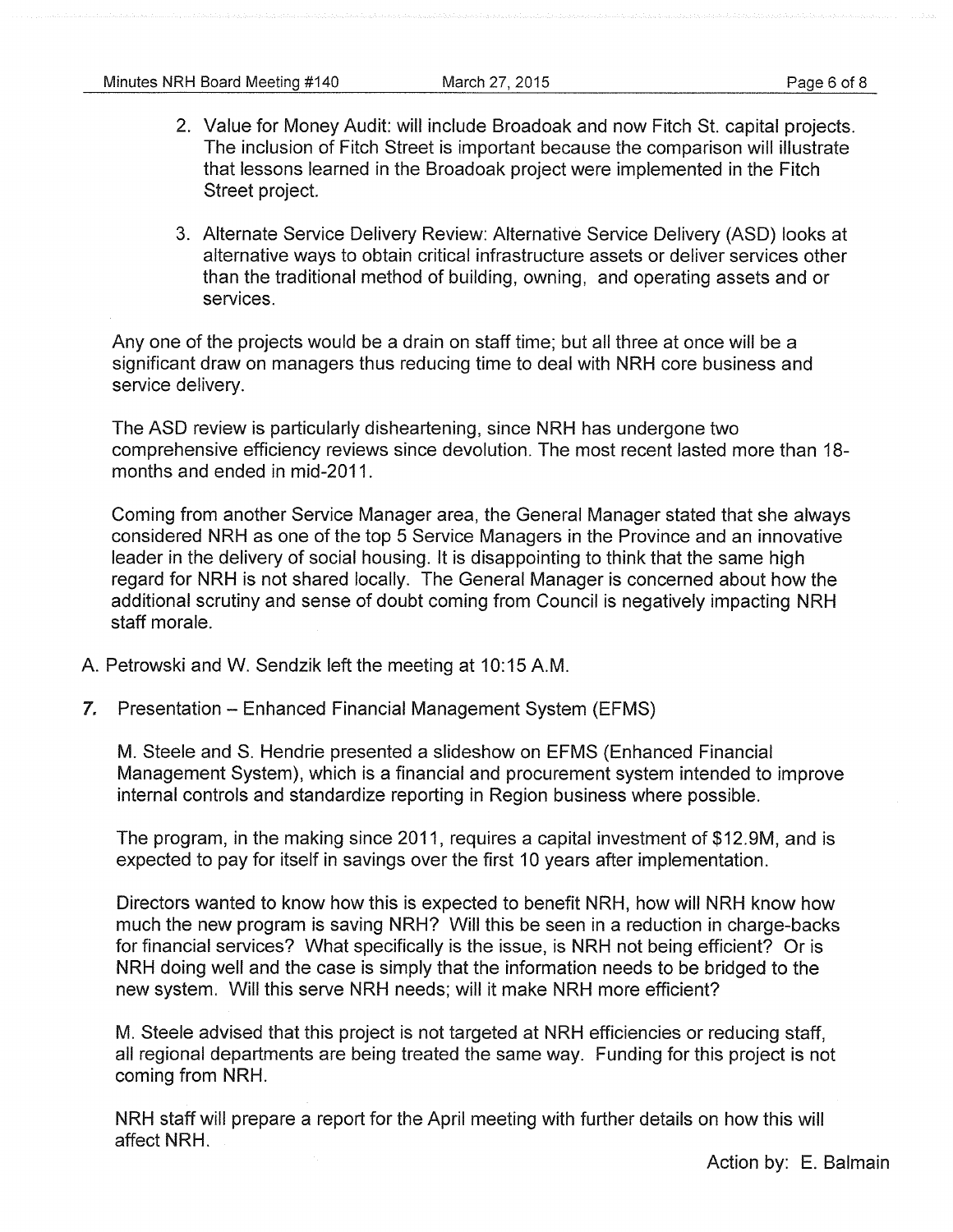Moved by *H.* D'Ange/a Seconded by *L.* Allen

## That the Niagara Regional Housing Board of Directors RECEIVES the EFMS Presentation.

Staff was directed to email the slide presentation to the Board.

**CARRIED** 

Action by: V. Amato

## 8. Committee Reports

8.1. Executive Committee

Minutes of the October 14, 2014 meeting were provided for information.

Moved by P. O'Neill Seconded by K. Blackley

That the Niagara Regional Housing Board of Directors RECEIVE the minutes of the October 14, 2014 meeting.

CARRIED

## 9. For Information

9.1. Action Items from Previous Meetings

### Correspondence/Media

There was no additional correspondence/media.

## 10. Other Business

H. D'Angela advised that, last night, Council approved allocating \$602,989 of the NRH 2014 surplus to the NRH owned units reserve to be used only for new builds under the IAH-E program.

## 11. Next Meeting

Friday, April 24, 2015 at 9:00A.M. NRH Board Room Campbell East, 3<sup>rd</sup> Floor 2201 St. David's Road Thorold